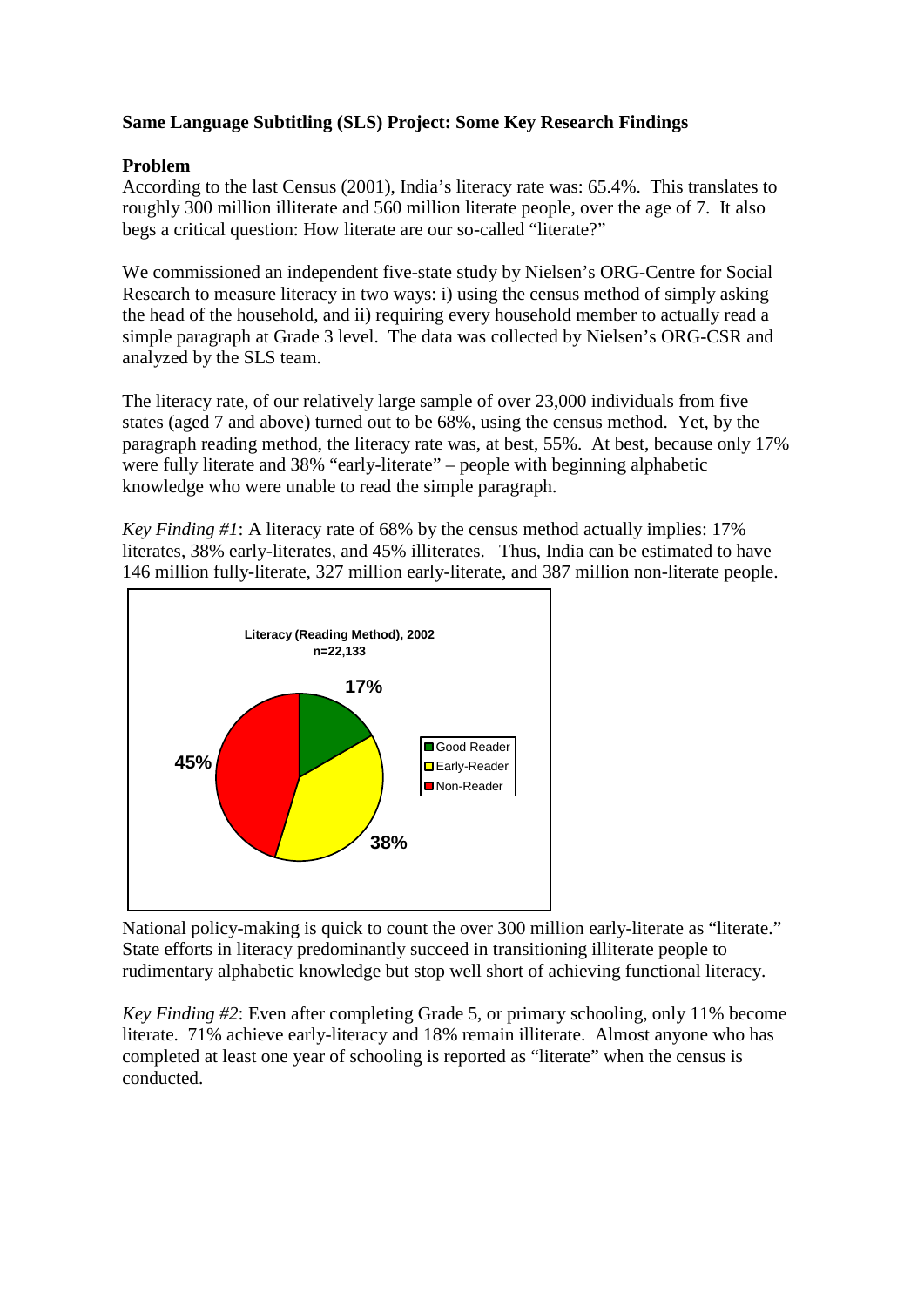

Primary education, or 5 years of schooling at present quality levels in India, is grossly insufficient to guarantee functional literacy. 71% of children with a primary education require substantial reading reinforcement to join the ranks of the functional literates. The census grossly overestimates the literacy rate, since most people call themselves "literate" as soon as they've completed one year of schooling or learned to write their name. More than half the people considered to be "literate" by the census, will not be able to read the headline of a newspaper.

## **Impact of Same Language Subtitling on Reading Skills**

Same Language Subtitling (SLS) primarily targets the more than 300 million earlyliterates, with the goal of transitioning them to functional literacy, through lifelong reading practice. In 2002, SLS was added to Rangoli, a nationally telecast program of Hindi film songs and continues presently.

Following a baseline measurement of the reading skills of a randomly drawn sample of 13,000 early-literate and illiterate people in 2002, we further commissioned two impact studies by Nielsen's ORG-CSR. The reading skills of the same sample were re-measured by the exact same battery of reading tests. Our analysis contrasted those who were regularly exposed to SLS, because they liked to watch Rangoli, and others who had TV but rarely watched Rangoli.

*Key Finding #3*: We looked at the impact of SLS on school children who were illiterate in 2002, when SLS began on Rangoli. Purely from schooling, without any exposure to SLS, we found that 24% children became good readers after 5 years of schooling. But in the group of school children that was exposed to SLS, 56% became good readers.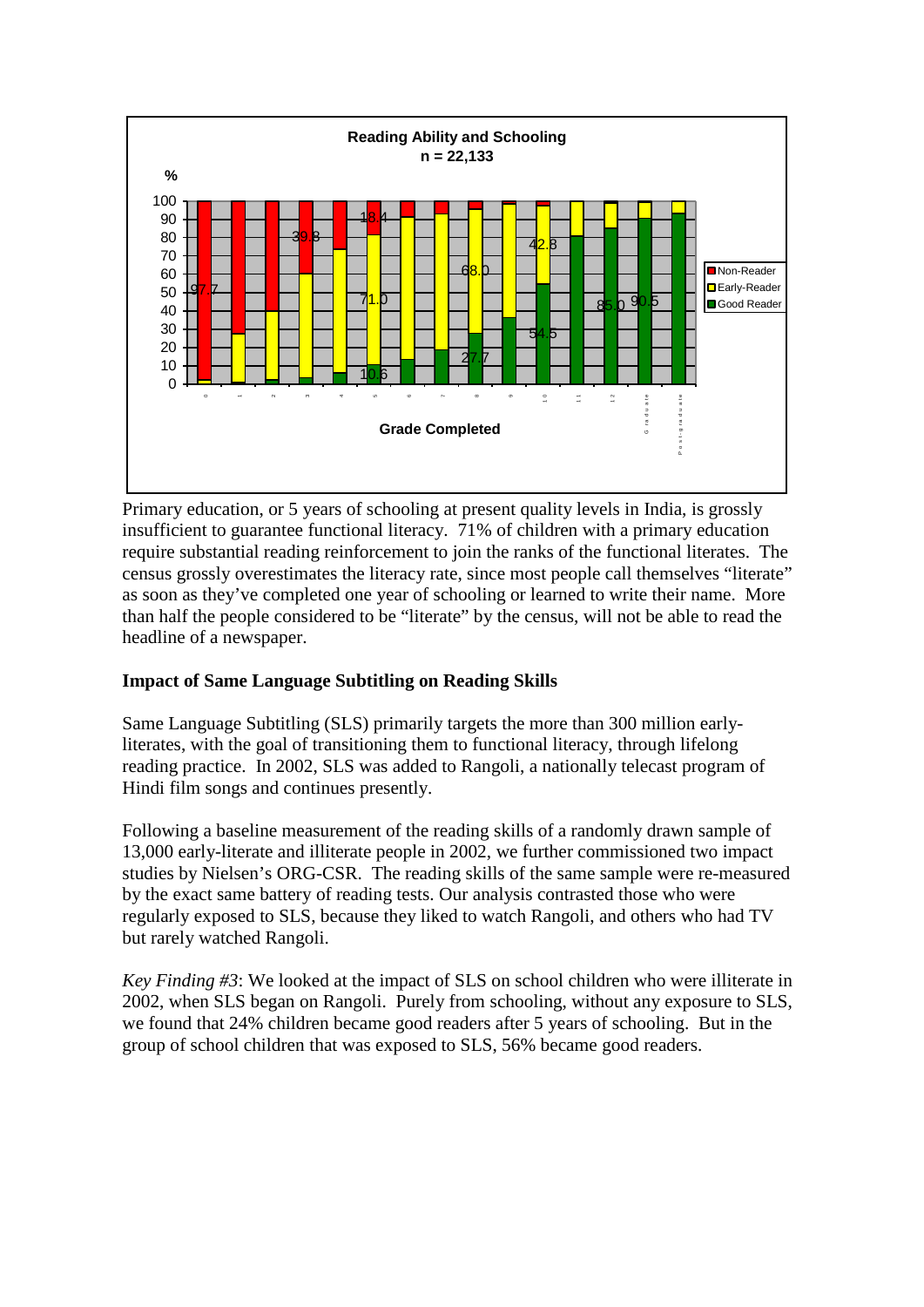Conversely, in the no-SLS group, 25% children remained illiterate even after 5 years of schooling. While in the SLS group, 12% remained illiterate.



Thus, exposure to SLS more than doubled the percentage of children who became good readers and halved the percentage of children who remained illiterate. Essentially, a child who acquires in school, reading skills that are simultaneously practiced at home, becomes a much better reader.

*Key Finding #4*: The impact of SLS on children is also found in adult illiterates, although less pronounced. After 5 years, while only 3% illiterate adults became good readers in the no-SLS group, in the SLS group, 12% became good readers.

No-SLS group: 83% illiterate adults remained illiterate. SLS group: 68% adults remained illiterate after 5 years of exposure to SLS.